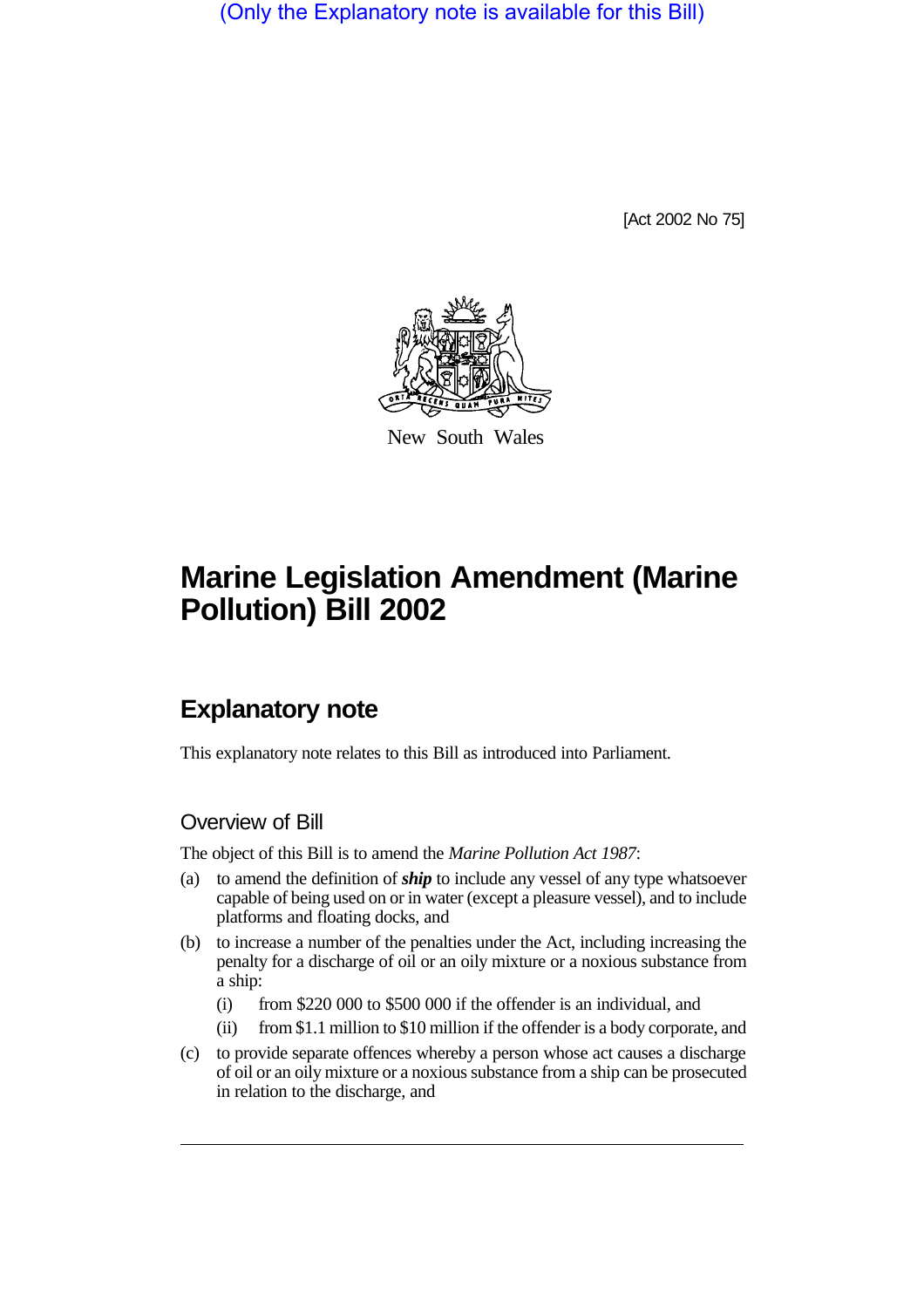Explanatory note

- (d) to restrict the defence of damage in relation to a discharge of oil or an oily mixture or a noxious substance, and
- (e) to require certain ships in State waters to be adequately insured against oil pollution, and to carry evidence of that insurance on board, and
- (f) to permit an inspector to detain a ship if he or she has reasonable grounds to believe that the ship does not have adequate insurance or does not carry on board evidence of that insurance, and
- (g) to permit a summons against a crew member of a ship to be served on the agent of the ship, and
- (h) to expand the definition of *appropriate person* with regard to pollution relating to transfer operations, and
- (i) to make other minor amendments.

The Bill also amends the *Ports Corporatisation and Waterways Management Act 1995* to require all penalties recovered under the marine legislation to be either paid to a Port Corporation if a member of staff of the Port Corporation prosecuted the offence or issued the penalty notice or paid to the Waterways Fund in any other case.

### Outline of provisions

**Clause 1** sets out the name (also called the short title) of the proposed Act.

**Clause 2** provides for the commencement of the proposed Act on a day or days to be appointed by proclamation.

**Clause 3** is a formal provision giving effect to the amendments to the *Marine Pollution Act 1987* set out in Schedule 1.

**Clause 4** is a formal provision giving effect to the amendments to the *Ports Corporatisation and Waterways Management Act 1995* set out in Schedule 2.

## **Schedule 1 Amendment of Marine Pollution Act 1987**

#### **Definition of ship**

**Schedule 1 [1]** amends the definition of *ship* in section 3 to mean a vessel of any type whatsoever capable of being used on or in water (except a pleasure vessel) including a hydrofoil boat, an air-cushion vehicle, a submersible or submarine, a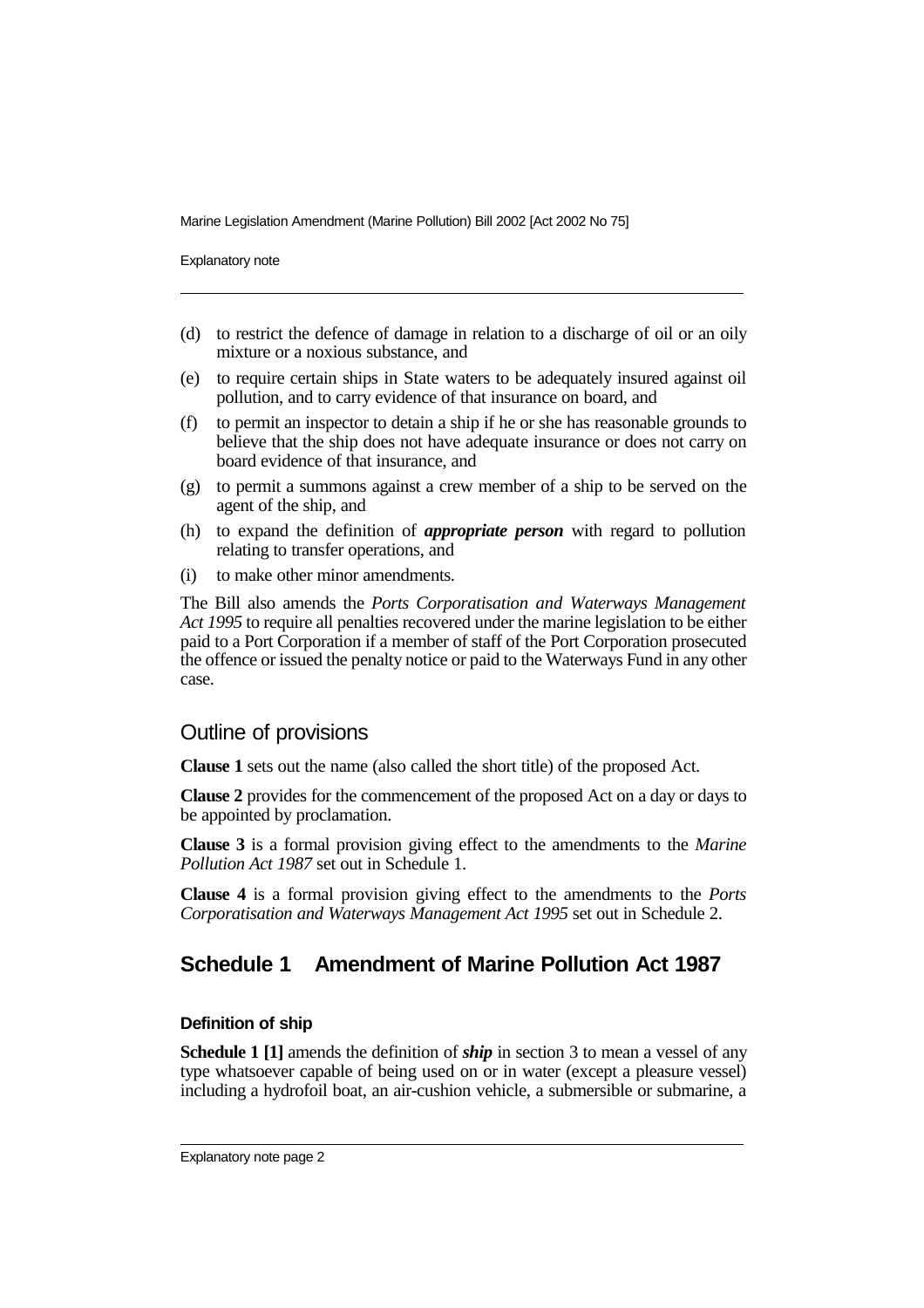Explanatory note

floating craft, a fixed or floating platform, a barge (whether self-propelled or not), a sea-plane and a floating dock (whether self-propelled or not).

#### **Increase in penalties**

**Schedule 1 [4]**, **[5]**, **[9]**–**[14]**, **[18]**, **[19]**, **[25]**–**[28]** and **[32]**–**[35]** increase the penalties for offences relating to a discharge of oil or an oily mixture or a noxious substance and for other related offences, including a failure or delay in reporting such a discharge or failure to co-operate in providing information. The penalty for a discharge of oil or an oily mixture or a noxious substance from a ship is increased from \$220 000 (2 000 penalty units) to \$500 000 if the offender is an individual and from \$1.1 million ( $10000$  penalty units) to \$10 million if the offender is a body corporate.

#### **Defence of damage**

**Schedule 1 [7]** amends section 8 (3) to restrict the defence of damage which is available to the master or owner of a ship that has discharged oil or an oily mixture into State waters. This defence is available if the discharge was caused by damage to the ship or its equipment and all reasonable steps have been taken after the discharge. Currently, only damage arising in circumstances where the master or owner has acted with intent to cause the damage or has acted recklessly and with knowledge of the possible consequences has been excluded from this defence. The amendment will mean that the following types of damage will now be excluded from the defence, namely, damage arising as a result of the master, owner, or a person acting under the direction of the master or owner, acting with intent to cause the damage, acting recklessly or acting negligently, damage arising as a result of a failure to maintain the ship or its equipment, damage arising as a result of wear and tear and defects that develop during the normal operation of the ship or its equipment. **Schedule 1 [21]** makes a similar amendment to section 18 in relation to discharges of substances into State waters. **Schedule 1 [6]** and **[20]** make consequential amendments.

#### **Offences by persons causing discharges**

**Schedule 1 [3]** amends section 8 by restricting prosecutions under that section to the master or owner of the ship from which the discharge occurred. Any other person whose act causes a discharge of oil or an oily mixture into State waters from a ship is now to be prosecuted under proposed section 8A rather than section 8. Section 8A is inserted by **Schedule 1 [8]**.

The new provision contains two offences, the first offence is a strict liability offence against any crew member of the ship or person involved in the operation or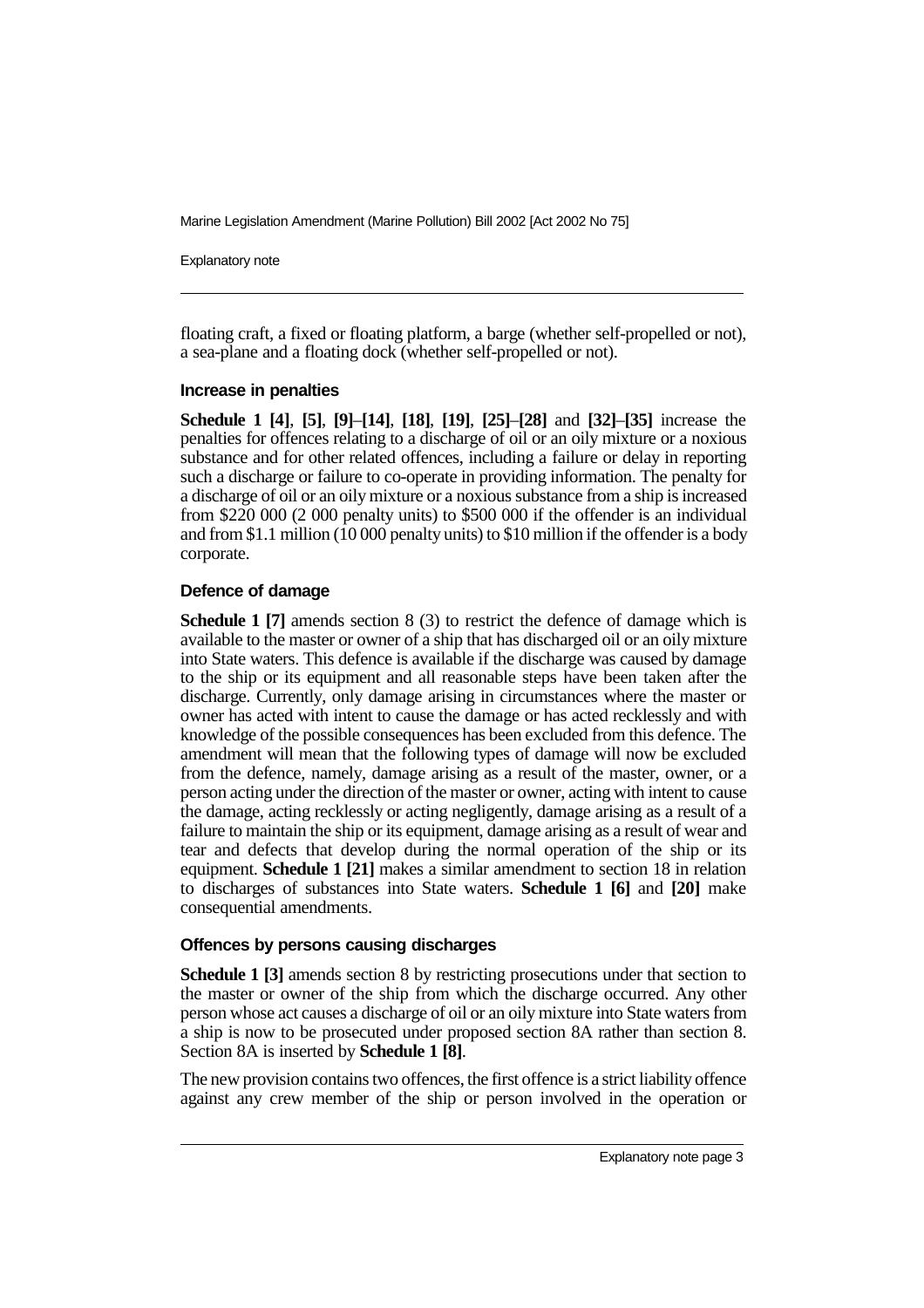Explanatory note

maintenance of the ship whose act causes a discharge. For the offence to be made out the prosecution need only allege and prove that a discharge of oil or an oily mixture occurred from a ship into State waters and the crew member or person involved in the operation or maintenance of the ship caused the discharge. The second offence applies to each person responsible for the discharge. A person is responsible if that person, or another person acting under the direction of that person, commits an act that causes the discharge and the act is committed with intent to cause the discharge, recklessly with the knowledge that a discharge would probably result, or negligently.

In both offences a person may be fined up to \$500 000 in the case of an individual and \$10 million in the case of a body corporate.

Certain discharges are exempt from both offences and these exemptions mirror those found in section 8. A prosecution under section 8A does not affect the prosecution of the master or owner of a ship (or both of them) under section 8, however a person is not liable to be convicted of more than one offence under section 8 and the new provisions in respect of the same discharge. **Schedule 1 [17]** and **[22]** make similar changes in relation to discharges of substances into State waters from ships. **Schedule 1 [15]**, **[23]**, **[24]** and **[29]** make consequential amendments.

#### **Insurance**

**Schedule 1 [16]** inserts a new Division 2 into Part 2 requiring certain ships, when in State waters, to have adequate insurance. If a ship does not have adequate insurance, or carry on board evidence of that insurance in an approved form, the master and owner of the ship are each guilty of an offence and may be fined up to \$55 000 in the case of an individual and \$110 000 in the case of a body corporate. Adequate insurance means insurance or financial security against damage that may be caused by a discharge from the ship of oil or an oily mixture as determined or approved by the Minister, or a relevant insurance certificate that is required to be carried under the *Protection of the Sea (Civil Liability) Act 1981* of the Commonwealth. An inspector may detain a ship if the inspector has reasonable grounds to believe that a ship does not have adequate insurance or carry evidence of that insurance on board. If a detained ship leaves a port or other place at which it is detained before it is released from detention, the master and owner of the ship are each guilty of an offence and may be fined up to \$55 000 in the case of an individual and \$110 000 in the case of a body corporate. **Schedule 1 [2]** makes a consequential amendment.